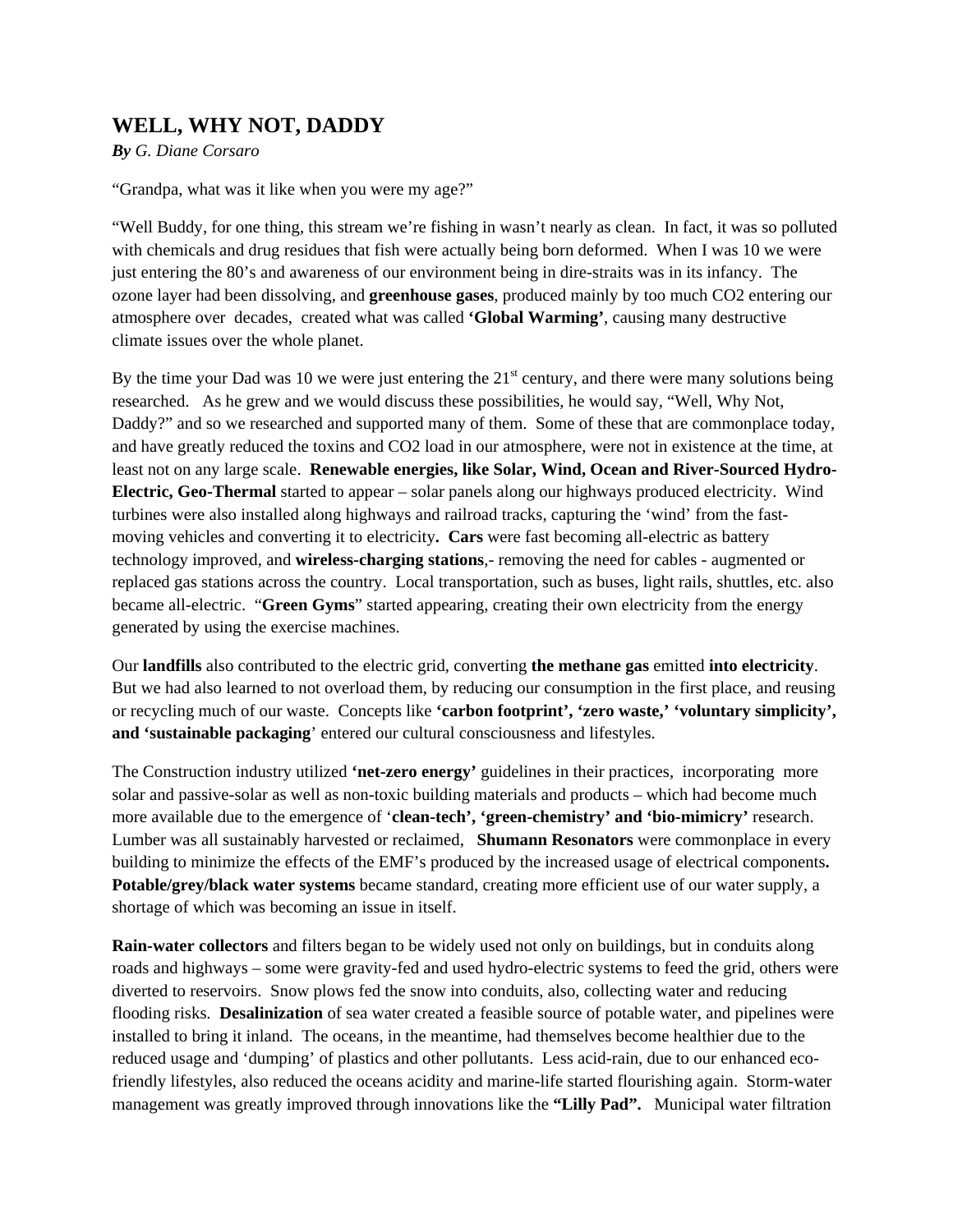systems became capable of clearing previously unfiltered toxins like RX residues, etc., and used ozone and sunlight to replace chemicals like chlorine, used beforehand. Some sewage systems were modeled on one used in Arcata, California, using **aquatic-biology** concepts to create wetlands, not only treating their waste-water but supplying habitat for fish, birds, and plant-life. An adapted form of this was built right into homes, using a design created by **Bill Wolverton**, an environmental engineer with NASA.

Agriculture was acknowledging more of the negative health and environmental effects of pesticide use in our food supply. **Integrated Pest Management and Organic farming** practices started to be subsidized by the government, which reversed the previous government practice of only subsidizing what was called 'Big-Ag' at the time – giant agriculture and meat-producing complexes, which utilized pesticides, hormones, antibiotics and other methods that proved to be harmful to the environment as well as our health. **'Heritage Seeds' and 'Heritage Breeds'** became commonplace, as well **as grass-fed and freerange** animal raising practices. **Composting** and the manufacture of more compostable products contributed to the increasing nutritional value of our soil. **Phytoremediation** cleared toxins from the soil created by various industrial practices and ground-water contamination. **Permaculture** techniques became widespread in commercial, residential and public landscaping**. Native plants, backyard habitats**, and vegetable gardens became commonplace, replacing residential lawns. All of these contributed to healing our air, our soil, and our health.

Awareness of our planet as a living organism, with its own sustaining principles - much like our bodies have – became more widespread, and we started acknowledging the accuracy of some older, native attitudes toward interacting with it. Due to the pressing nature of our problems, our general focus became more mission-oriented. Many cultural, educational and financial innovations started surfacing. City planners increasingly adopted the **'village'** concept, creating communities with less vehicle traffic and more hiking and biking options. Daycare, business, retail and medical facilities were nearby, if not onsite. More **Green Districts and Green Spaces** existed. Our **educational** systems included **curriculum**, from K-college/vocational levels, in ecological principles and technical expertise. Eco-fairs and parties, and groups like **the Bioneers** kept us up-to-date on newly emerging solutions, as did publications and books on **Green Living**. **Socially-responsible investments and Green Bonds** became a larger part of our financial portfolios in order to support the growth of these efforts. **Green-Certification** became the norm in business and construction. **Sustainable-Real-Estate Brokers** appeared. Non-Profit, University, and Government groups, like **The Solution Project**, various **Environmental Councils and Sustainability Networks**, **PSU's Urban Sustainability Accelerator Program** all collaborated, providing blue-prints for research and implementation of the technologies and legislation required.

So, here we are today – 2050 – much wiser and healthier. But … although we've managed to correct many errors in our approach to interacting with our physical environment, we still have much to do to make our interactions with each other more sustainable. Se La Vie… let's go get some ice cream, Buddy, and muse about some solutions to that"

"Well, Why not, Grandpa?"